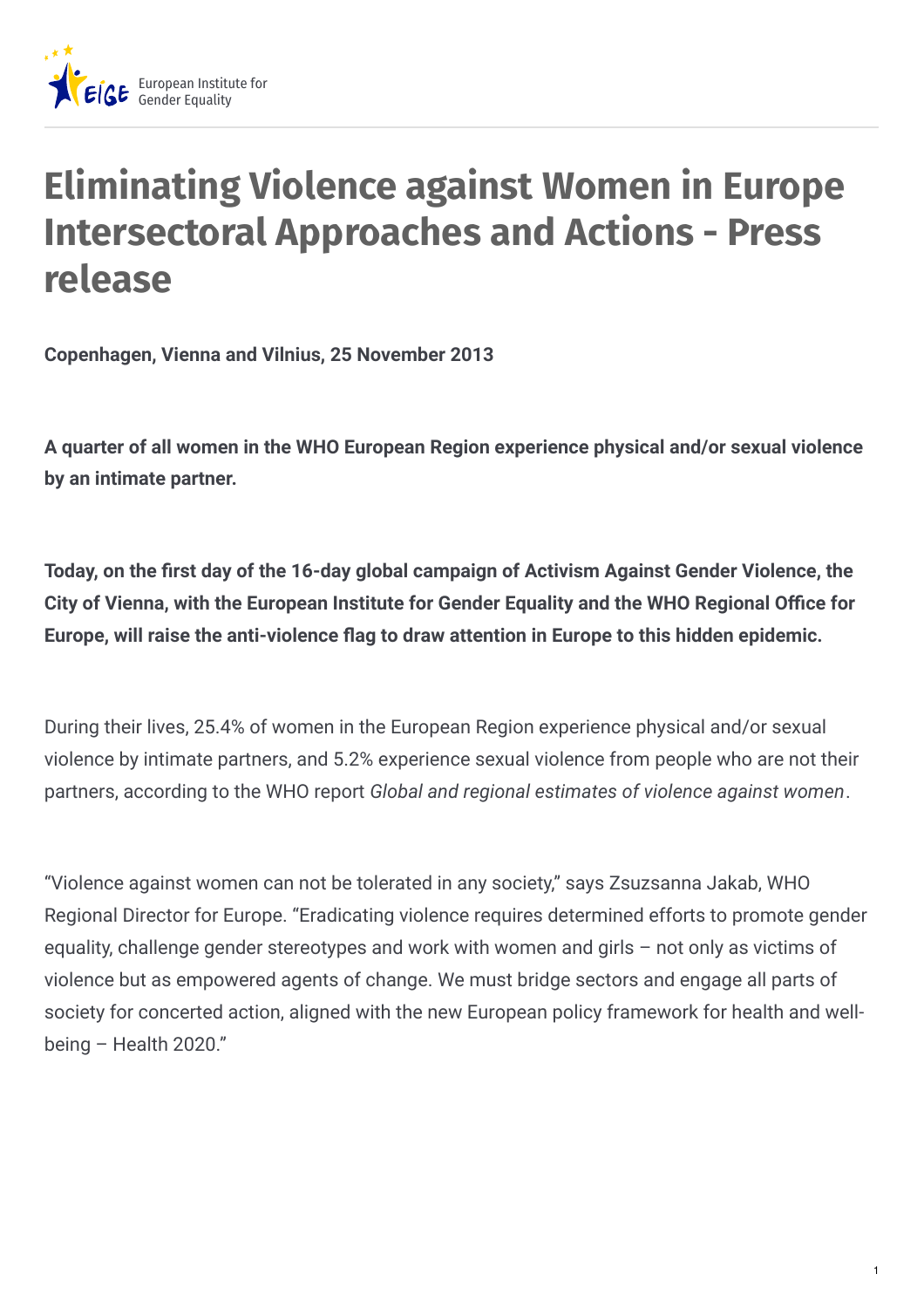"Protection against violence involves restoring to women the dignity that violence has taken from them. We must not stop drawing attention to violence committed against women and focusing on it politically. Awareness raising is hard work, but it brings us closer to our goals," says Barbara Prammer, President of the Austrian National Council. "Austria has established anti-violence legislation, trailblazing also in the European context. Austria is also among the first countries to have unconditionally ratified the Council of Europe convention on preventing and combating violence against women and domestic violence. In its chairmanship role in the Council of Europe as of November 2013, Austria will give particular emphasis to the issue of protection against violence."

Experts meeting in Vienna on 25–26 November 2013 call on countries to adopt the new WHO clinical and policy guidelines on and improve the recording of violence against women.

"We must bring to light this hidden crime and the many different forms that gender violence takes throughout the European Union, from physical and psychological abuse in partnerships, to sexual assault and rape, forced prostitution, trafficking in human beings and female genital mutilation," says Thérèse Murphy, Head of Operations at the European Institute for Gender Equality in Vilnius, Lithuania. "Gender-based violence, which reflects the unequal distribution of power between women and men in our society, is inflicted by men on women and girls. It reinforces inequalities between men and women and compromises the health, dignity, security and autonomy of its victims."

## **New WHO guidelines for health care professionals**

Health services play a central role in combating violence against women, since they are very often the first point of contact for victims. The new WHO clinical and policy guidelines provide effective health-sector responses to violence against women. They contain recommendations on first-line support, identification of and clinical care for intimate partner violence and sexual assault, training of health care providers, policy and programmatic approaches to delivery of services, and mandatory reporting of intimate partner violence.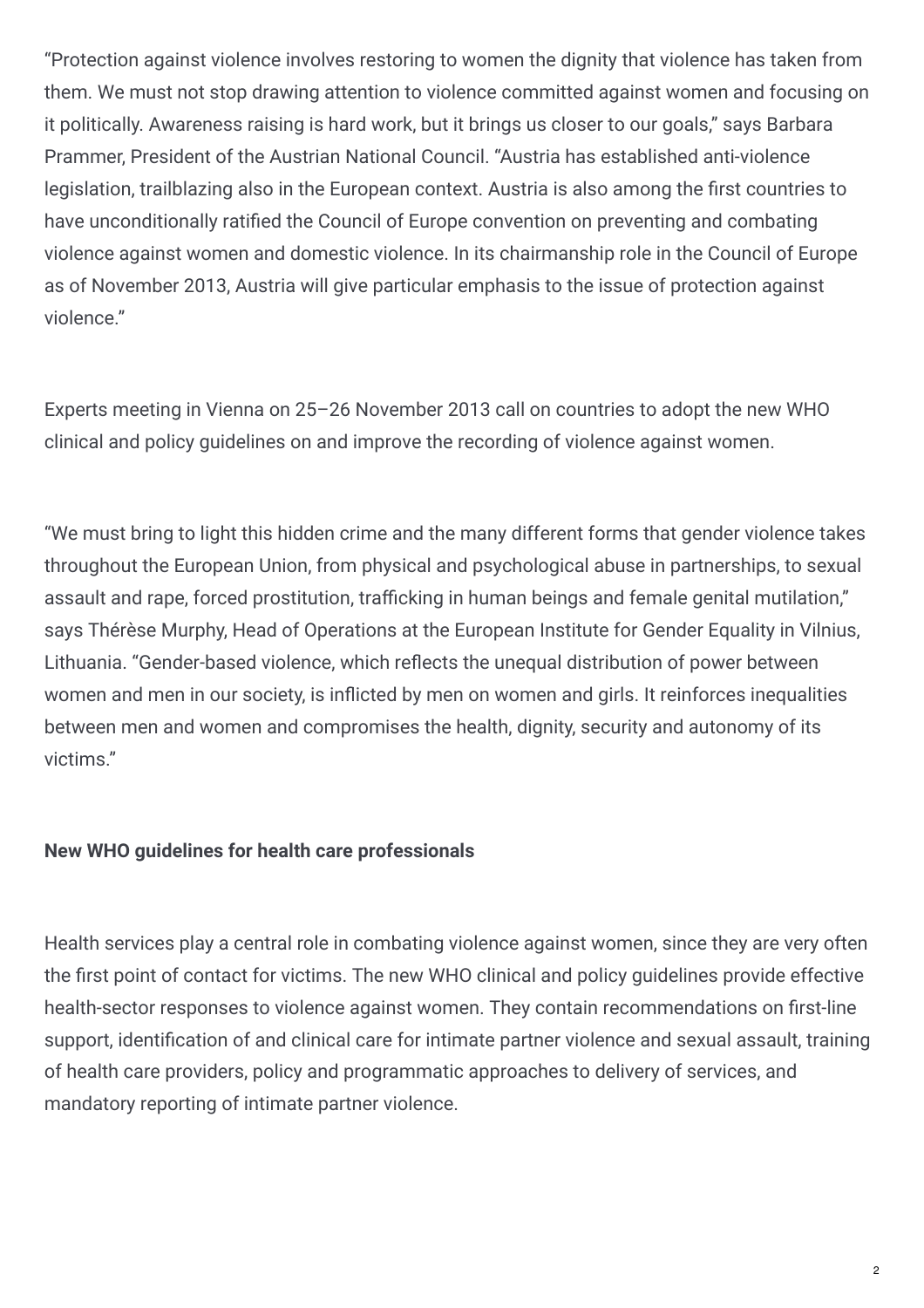"Eradicating violence against women requires determined joint efforts and ranks high on Vienna's political agenda. Social, health and women's policy in the city has been at the forefront of intersectoral efforts to make sure women affected by violence get effective support and that preventive action is put into place. This is secured by a particularly well developed network of protective and counselling facilities, as well as a wide range of health and social services, including specialized support for particularly vulnerable and disadvantaged groups," say Vienna city councillors Sandra Frauenberger and Sonja Wehsely. At the core of the city's protective network are Vienna's shelter houses, whose 175 places for women and children afflicted by violence exceed the Council of Europe target number of 1 place per 10000 inhabitants. Particular emphasis is put on training **health care professionals and victim protection groups** to ensure that those affected by violence are identified, treated appropriately and receive ongoing care.

#### **Urgent need for reliable comparative data**

Developing policies on combating gender-based violence is a priority in the European Union (EU) and beyond, which must be supported by solid administrative and statistical data on victims and perpetrators, disaggregated by sex, age and victim–perpetrator relationship. This commitment is affirmed in the European Commission's Women's Charter (2010) and Strategy for Equality between Women and Men 2010−2015, the Stockholm Programme (2010−2014), the Istanbul Convention (Council of Europe Convention on preventing and combating violence against women and domestic violence) and the Health 2020 strategy. However, gender-based violence still remains widespread and underreported. Some data exist but are insufficient to offer an accurate picture of the prevalence of gender-based violence in Europe.

Since 2010, the European Institute for Gender Equality (EIGE) has contributed to important work in the area of gender-based violence in Europe. In the period 2010–2013, EIGE initiated several studies on this topic. During the conference in Vienna, EIGE will share the results of some of these studies: on female genital mutilation, the Gender Equality Index and administrative data sources on gender-based violence. The EU's so-called "victims' package" and Directive 2012/29/EU establishing minimum standards on the rights, support and protection of victims of crime will further contribute to the discussion. The 2012 conclusions of the Employment, Social Policy, Health and Consumer Affairs Council (EPSCO) called for intensified efforts to develop common definitions and indicators for all forms of gender-based violence in Europe, ensuring their consistent use at both the EU and Member State levels.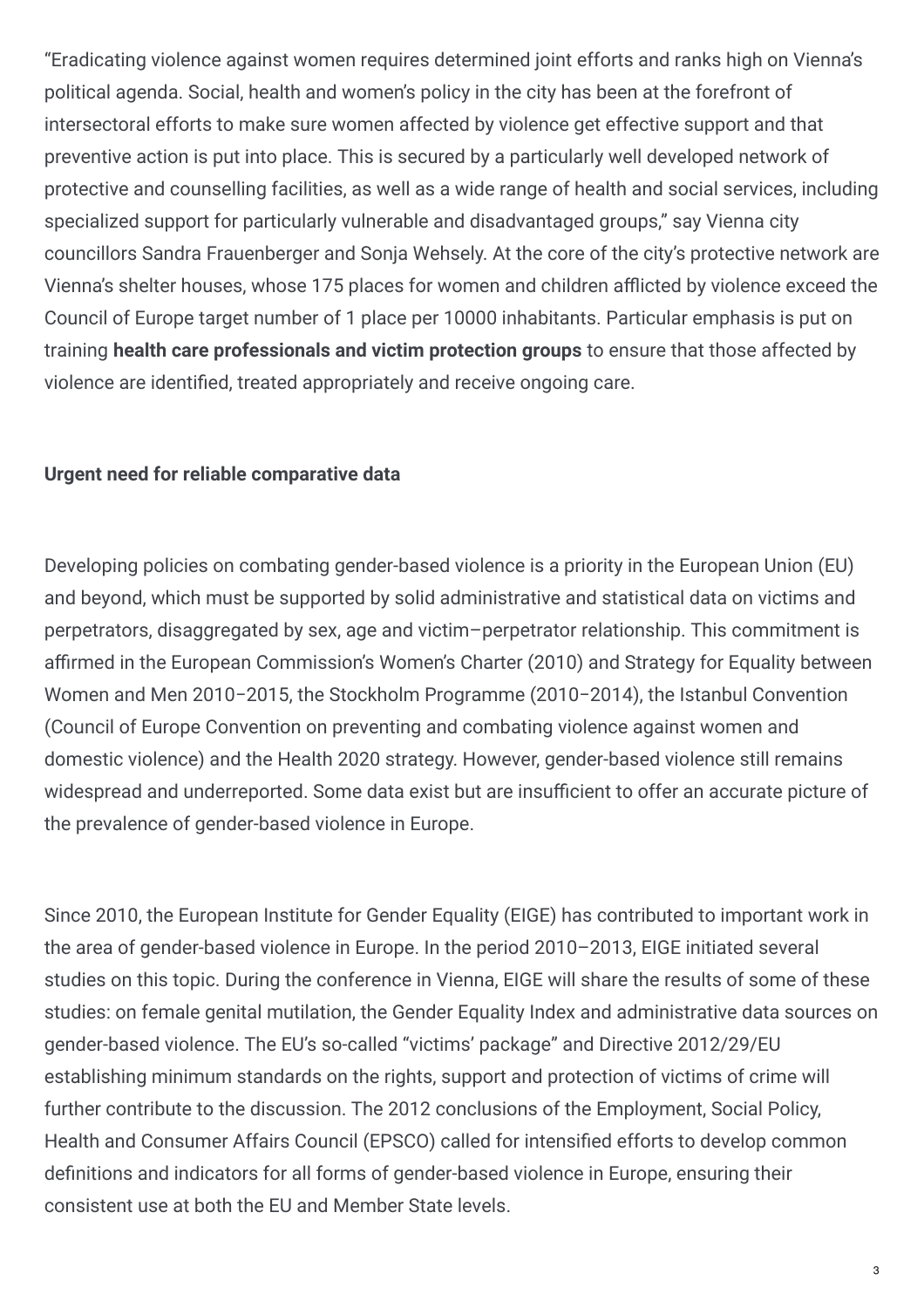The new EIGE study on administrative data shows that the current regulatory framework is insufficient to enable the collection of comparable data on violence against women, including data on victims and perpetrators, access to services for survivors of violence and institutions' response to their needs. The study also underlines the need for a harmonized approach to data collection among EU Member States.

"Our 5ndings clearly highlight the need for a harmonized data among EU Member States that enable assessing the prevalence and measuring the effectiveness of the struggle to combat gender related violence," says EIGE's Thérèse Murphy about the study, which is being presented at the conference for the first time.

# **About the conference Eliminating Violence against Women – Intersectoral Approaches and Actions**

The conference, taking place in Vienna on 25–26 November 2013, brings together more than 200 participants to review the findings of new research on violence against women, the urgent need for reliable data on the problem, and the need for all sectors of society to work together to fight and prevent gender-based violence. How to introduce new international guidelines for health care facilities when treating victims of violence, and case studies of successful projects and measures are also on the agenda.

Representatives of international organizations, as well as experts from academe and civil society, are participating. The conference is jointly organized by the City of Vienna, EIGE and the WHO Regional Office for Europe.

## **Campaign against gender violence**

25 November is the International Day for the Elimination of Violence against Women, and the start of a global campaign 16 Days of Activism against Gender Violence. To mark this occasion, conference delegates raised the anti-violence flag of women's rights organization Terre des Femmes at Vienna's city hall, with executive city councillors Sandra Frauenberger and Sonja Wehsely and representatives of a large number of nongovernmental organizations.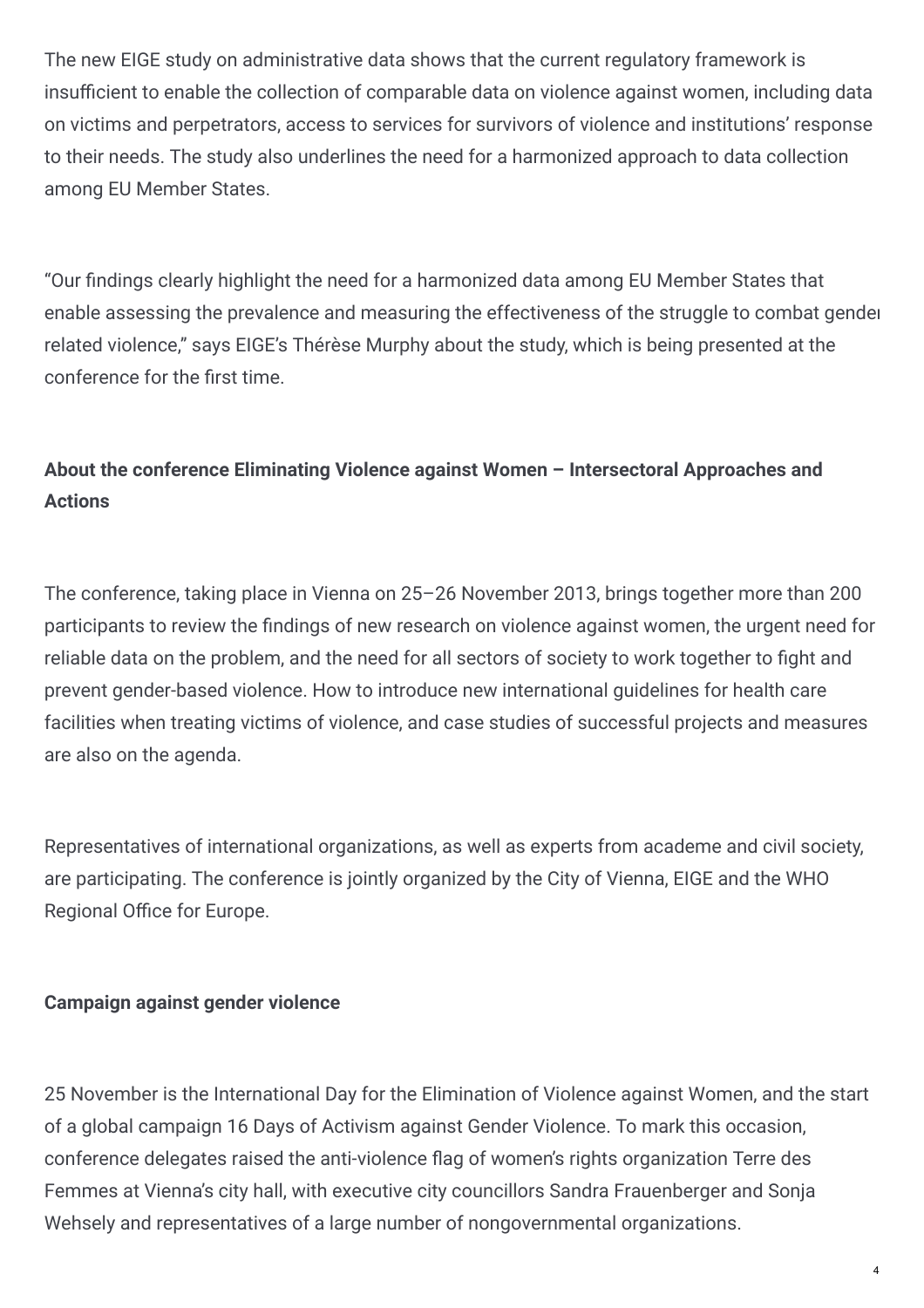Engage in the debate on Twitter (**#stopVAWvienna**) and watch the event streamed live [\(http://viewer.dacast.com/beta/b/25779/c/34321](http://viewer.dacast.com/beta/b/25779/c/34321)).

Further information is available from WHO and EIGE:

*Global and regional estimates of violence against women* [\(http://www.who.int/reproductivehealth/publications/violence/9789241564625/en/index.html](http://www.who.int/reproductivehealth/publications/violence/9789241564625/en/index.html) *Responding to intimate partner violence and sexual violence against women: WHO clinical and policy guidelines* [\(http://www.who.int/reproductivehealth/publications/violence/9789241548595/en/index.html](http://www.who.int/reproductivehealth/publications/violence/9789241548595/en/index.html) *[Violence](http://www.eige.europa.eu/content/document/violence-against-women-victim-support-report) against women: victim support* (/content/document/violence-against-women-victimsupport-report); *Female genital mutilation in the European Union and Croatia* (/content/document/female[genital-mutilation-in-the-european-union-and-croatia-report\);](https://eige.europa.eu/content/document/female-genital-mutilation-in-the-european-union-and-croatia-report) and 16 Days of Activism against Gender Violence [\(http://www.who.int/violence\\_injury\\_prevention/violence/global\\_campaign/16\\_days/en/](http://www.who.int/violence_injury_prevention/violence/global_campaign/16_days/en/)).

**For more information, contact:**

Liuba Negru Media Relations Officer WHO Regional Office for Europe Tel.: +45 45 33 67 89, +45 20 45 92 74 (mobile) Email: [lne@euro.who.int](mailto:lne@euro.who.int)

Nicolaas Vlaeminck Information & Communications Officer European Institute for Gender Equality Tel.: +32 470 462 962 (mobile) Email: [nicolaas.vlaeminck@eige.europa.eu](mailto:nicolaas.vlaeminck@eige.europa.eu)